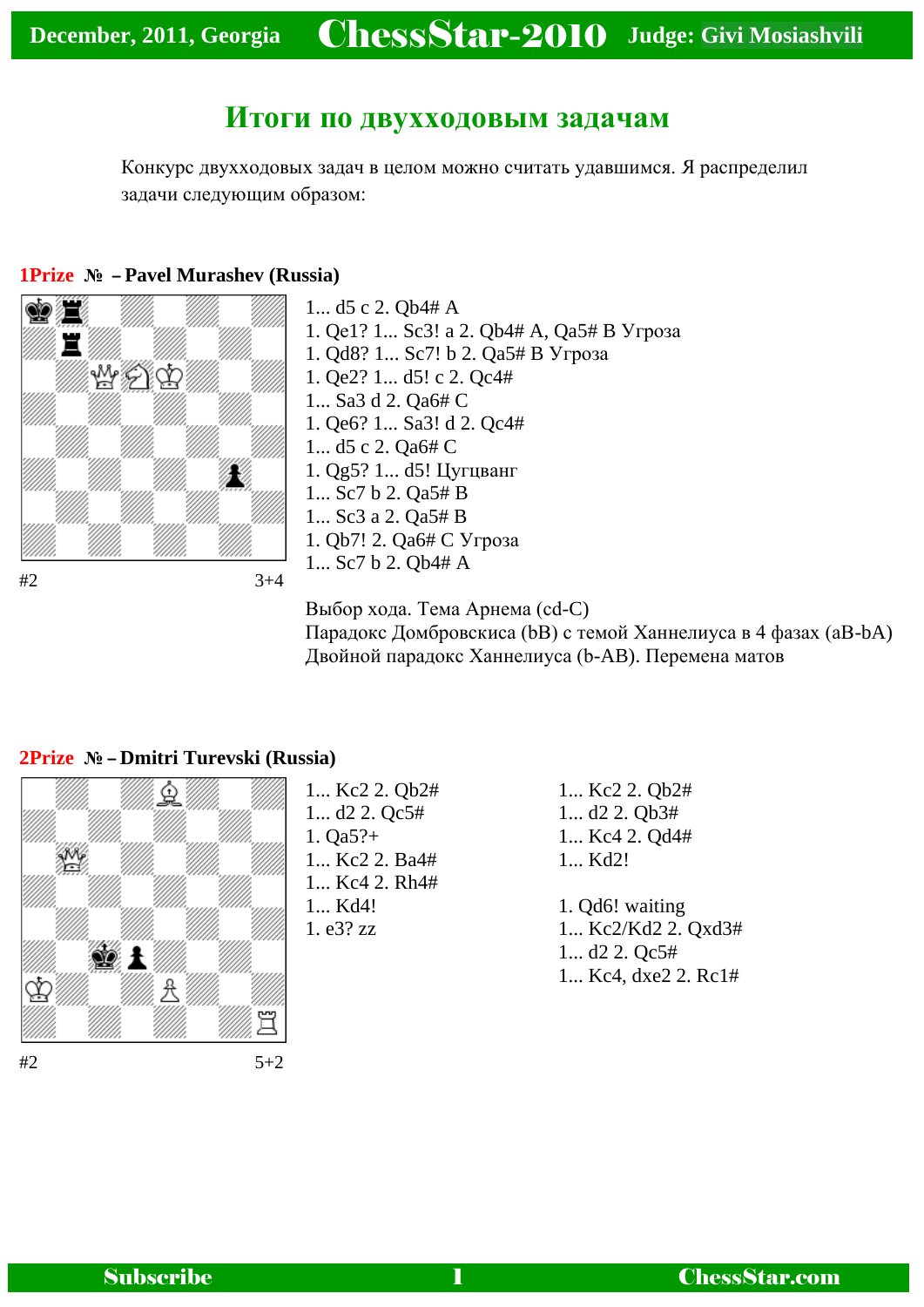#### **3Prize № – [Pavel Murashev \(Russia\)](javascript:void(0);)**



 $#2$  5+2 Zero: a) Ke3>c2, b) Qg8>c8, c) Sd2>b2

a)  $Ke3 > c2$ 1. Rce5? 1... Ka3! b 2. Qf8# B Угроза 1... a3 a 2. Qg4# 1. Re3? 1... K:c5! c > 2. Qc4# A Угроза 1. Qh8? 1... K:c5! 2. Qc3# Угроза 1... a3 a 2. Qd4# 1... Ka3 b 2. Qb2#

1. Ra6! Цугцванг 1... a3 a 2. Qc4# 1... Ka3 b 2. Qb3# 1... $K: c5 c > 2$ . Oc4# A мат с самосвязыванием b)  $Qg8 > c8$  -1. Rh6? 1... Ka3! Цугцванг 1... a3 a 2. Rh4# 1.Qa8? 1... Ka3! Цугцванг 1... a3 a 2. Qa5# 1... K:c5 c 2. Qa5# 1. Qf8! B Цугцванг 1... a3 a 2. Re4# 1... Ka3 b 2. Rc2# батарейный мат с) Sd2 >b2 Дополнительная игра 1. Rb6 +! 1... K:c5 c 2. S:a4# красивый правильный мат 1... Ka3 b 2. Rc3#

### **1-2HM № – [Mykola Chernyavskyj \(Ukraine\)](javascript:void(0);)**



| A: Diagr.                                                               | C: $\text{Sg8} \rightarrow \text{g2}$                           | D: $Rg6 \rightarrow f3$                                      |
|-------------------------------------------------------------------------|-----------------------------------------------------------------|--------------------------------------------------------------|
| 1. Se7!<br>1.  d4, Kf4 2. Qf5#<br>$1. \ldots$ Kd4 2. Sc6#               | 1. Sh4!<br>1. $d4$ , Kf4 2. Qf5#<br>1.  Kd4 2. Sf3#<br>1. $d3?$ | 1. Qc5!<br>1.  Ke <sub>6</sub> 2. Qe7#<br>1. $Ke4$ 2. $Qe3#$ |
| B: $Sg8 \rightarrow f2$                                                 | 1. $d4$ 2. Qc5#<br>1.  Kf5 2. d4#                               |                                                              |
| 1. $Qc6!$ [2. $Qf6#$ ]<br>$1. \ldots$ d4 2. Qe4#<br>1. $Kf5/f4$ 2. Qf6# | 1.  Kd4!                                                        |                                                              |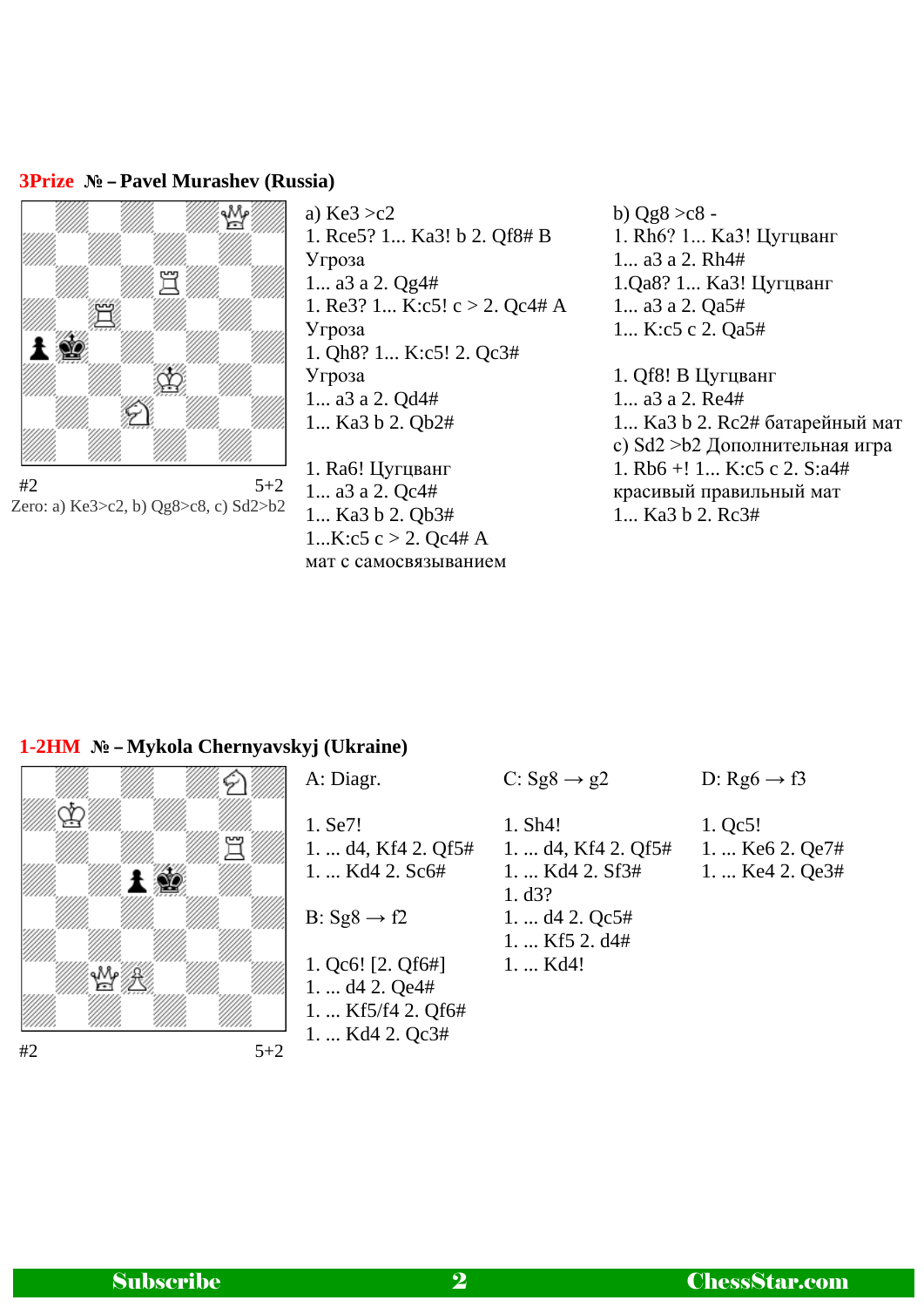#### **1-2HM № – [Miroslav Svitek \(Czech Republic\)](javascript:void(0);)**



 $#2$  4+3 zero a)  $bPf3 = bPe3 b) bPe2 = wPe2$ c) interchange wQc7 and wBh3 d) = a)  $bPe2 = wPd2 e$  = c)  $bPe2 = wPh2$ a) bPf $3 \rightarrow e3$ white) Kd3 Qc7 Bh3 Sg1 black) Ke1 Pe2 Pe3 1.Qc1+? (A) 1…Kf2! (b)  $1.$ Qg $3+$ ? (B)  $1...$ Kd $1!$  (a) 1.Qc2? (C) threat 2.Q:e2# (E) 1…Kf2! (b) 1.Qh2? (D) threat 2.Q:e2# (E) 1…Kd1! (a) 1.K:e3? threat 2.Qc1# (A) 1…Kd1! (a)

1.Kc2? threat 2.Qg3# (B) 1…Kf2! (b) 1.S:e2! (F) zugzwang 1…Kd1 (a) 2.Qc1# (A) 1…Kf2 (b)  $2.Qg3# (B)$ b)  $bPe2 = wPe2$ white) Kd3 Qc7 Bh3 Sg1 Pe2 black) Ke1 Pe3 1…f2 (c)  $2.Qc1\#(A)$ 1.Qa7? zz. 1…f:e2! (d) 1…f2 (c) 2.Qa1# 1.Qb6? zz. 1…f:e2! (d) 1…Kd1 (a) 2.Qb1# 1…f2 (c) 2.Qb1# 1.Qe5? zz. 1…Kf2! (b) 1…f:e2 (d) 2.Q:e2# (E) 1.Kc2? zz. 1…Kf2! (b) 1…f:e2 (d) 2.Qg3# (B) 1.S:f3+! (G) 1…Kd1 (a) 2.Qc2# (C) 1…Kf2 (b) 2.Qh2# (D) c) wQc7 $\leftrightarrow$ wBh3 white) Kd3 Qh3 Bc7 Sg1 black) Ke1 Pe2 Pf3 1.Q:f3? threat 2.Q:e2# (E) 1…Kd1! (a) 1.S:f3+? (G) 1…Kd1! (a) 1.Qh1! threat 2.Sh3#

1…Kd1 (a) 2.S:e2 (F) 1…Kf2 (b) 2.Sh3# 1…f2 (c)  $2.Sf3\#(G)$ 1…Kf1 2.Sh3  $d$ ) = a)  $b$ Pe2 = wPd2 white) Kd3 Qc7 Bh3 Sg1 Pd2 black) Ke1 Pe3 1.S:e2? zz. 1…e:d2! 1.Qf4(Qf7)? threat 2.Qf1# (H)  $1...e2!$  (e) 1.Qe7? zz. 1…Kd1! (a) 1.Qe5! zugzwang 1…Kd1 (a) 2.Qa1# 1…Kf2 (b) 2.Q:e3# 1…e2 (e)  $2.0$ :e2# (E)  $e) = c$ )  $bPe2 = wPh2$ white) Kd3 Qh3 Bc7 Sg1 Ph2 black) Ke1 Pf3 1.Bb6? (I) zz. 1…f2! (c)  $1.Bg3+? (J) \quad 1...f2! (c)$ 1.Qh6?? zz. 1…K~f! 1…Kd1 (a) 2.Qd2#  $1.$ Se2?? (F) zz.  $1...$ f3~! 1…Kf2 (b)  $2.Bg3# (J)$  $1.S: f3+! (G)$ 1…Kd1 (a) 2.Qf1# (H) 1…Kf2 (b) 2.Bb6# (I)

Dombrovskis, Bannij, Urania, Zagorujko ( 5x2 ) and change function move.

#### **3HM № – [Miroslav Svitek \(Czech Republic\)](javascript:void(0);)**



1.Sd1:e3? (A) threat 2.Qg3# (B) 1…Kf2 2.Qg3# (B) 1…e:f1~! 1.Sf1:e3? (C) threat 2.Qc3# (D) 1…Kd2 2.Qc3# (D) 1…e:d1~! 1.Qc3+? (D) 1…K:d1 2.Sf1:e3# (C) 1…K:f1! 1.Qg3+? (B) 1…K:f1 2.Sd1:e3# (A) 1…K:d1! 1.Qe4 ? zz. 1…K:d1, K:f1 2.Qb1, Qh1# 1…e2~! 1.Q:e3 ! zugzwang 1…K:d1, K:f1 2.Qd2, Qf2#